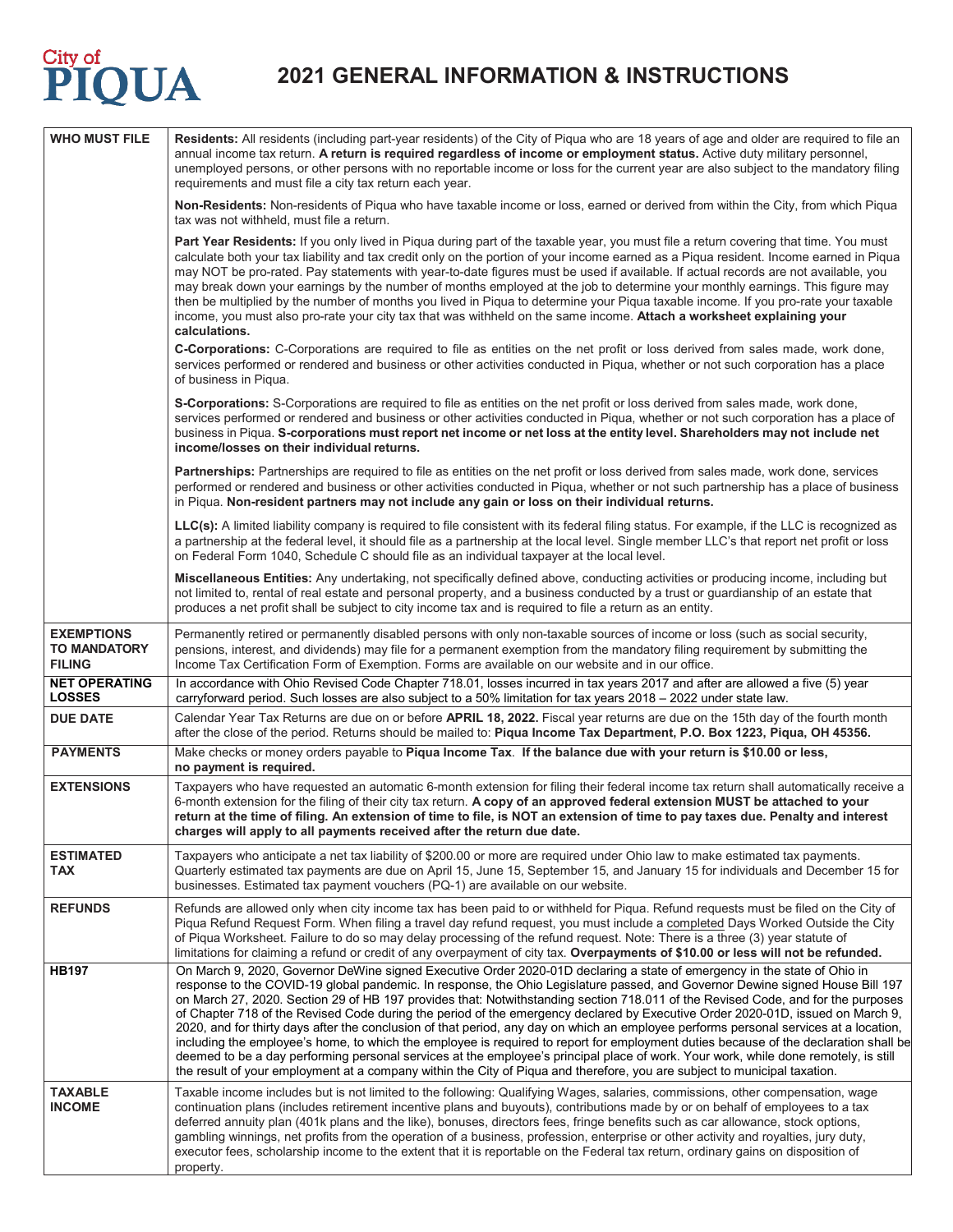## **Example 10**<br>**PIQUA**

## **2021 GENERAL INFORMATION & INSTRUCTIONS**

| <b>EXEMPT</b><br><b>INCOME</b>                                | Exempt income includes but is not limited to the following: interest, dividends, military pay and allowances, social security benefits,<br>welfare benefits, unemployment insurance benefits, worker's compensation, proceeds from qualified retirement plans as defined by<br>the IRS, personal earnings of all persons under the age of 18, capital gains, alimony, contributions to a section 125 plan (cafeteria or<br>flexible spending account), proceeds of sickness, accident or liability insurance policies and disability payments.                                                                                                                                              |
|---------------------------------------------------------------|---------------------------------------------------------------------------------------------------------------------------------------------------------------------------------------------------------------------------------------------------------------------------------------------------------------------------------------------------------------------------------------------------------------------------------------------------------------------------------------------------------------------------------------------------------------------------------------------------------------------------------------------------------------------------------------------|
| <b>OTHER</b><br>INCOME /<br><b>LOSS</b><br><b>CALCULATION</b> | All business income and/or loss must be netted together to arrive at an overall net profit or loss for the current year. Business<br>income includes, but is not limited to, activities reported on Federal Schedule(s) C, E, or F and ordinary gains reported on Federal<br>Form 4797. If netting results in an overall loss, the loss may be carried forward for a period not to exceed five (5) years (subject to<br>limitations in Ohio Revised Code Chapter 718.01). Note that a loss from business activities may not be used to offset wages<br>reported on Form(s) W-2, gambling winnings reported on Form(s) W-2G, or other miscellaneous income reported on<br>Federal Form 1040. |
| <b>PENALTY AND</b><br><b>INTEREST</b>                         | A \$25.00 late filing penalty per month with a maximum of \$150 will be imposed for the failure to file a return by the due date<br>(regardless of balance due shown on the tax return). Your tax return is NOT complete and will not be processed unless all<br>documents are attached.                                                                                                                                                                                                                                                                                                                                                                                                    |
|                                                               | A 15% penalty will be imposed on the balance of unpaid tax due as of the first day after the original due date of the return.                                                                                                                                                                                                                                                                                                                                                                                                                                                                                                                                                               |
|                                                               | Interest will be imposed on the balance of unpaid tax due beginning with the first day after the original due date of the return. The<br>interest rate is adjusted annually based on the federal short-term rate +5%. Please visit our website (www.piquaoh.org) for the<br>current interest rate.                                                                                                                                                                                                                                                                                                                                                                                          |
| <b>ATTACHMENTS</b>                                            | Attach your Federal Form 1040, including schedule 1 (if applicable) and all other supporting documentation for each income, loss<br>or deduction item reported on your city return. Examples include: Form(s) W-2 and W-2G, Form(s) 1099-Misc, Schedule(s) K-1, or<br>Federal Schedule(s) C, E, F or 4797.                                                                                                                                                                                                                                                                                                                                                                                  |
|                                                               | Partnerships must attach all pages of the Federal Form 1065 (including all schedules and supporting statements) and copies<br>of all K-1s. Note: Schedules K-1 should include detail regarding each partner's share of city income and income tax paid on each<br>partner's behalf.                                                                                                                                                                                                                                                                                                                                                                                                         |
|                                                               | Corporations must attach a complete copy of the Federal Form 1120 or 1120S (including all schedules and supporting statements).                                                                                                                                                                                                                                                                                                                                                                                                                                                                                                                                                             |
|                                                               | Fiduciaries/Trusts/Estates mustattach a complete copy of the Federal Form 1041 (including all schedules and supporting statements).                                                                                                                                                                                                                                                                                                                                                                                                                                                                                                                                                         |
| <b>DISCLAIMER</b>                                             | Definitions and instructions are illustrative only. The City of Piqua Income Tax Code and the Ohio Revised Code supersede any<br>interpretation presented.                                                                                                                                                                                                                                                                                                                                                                                                                                                                                                                                  |